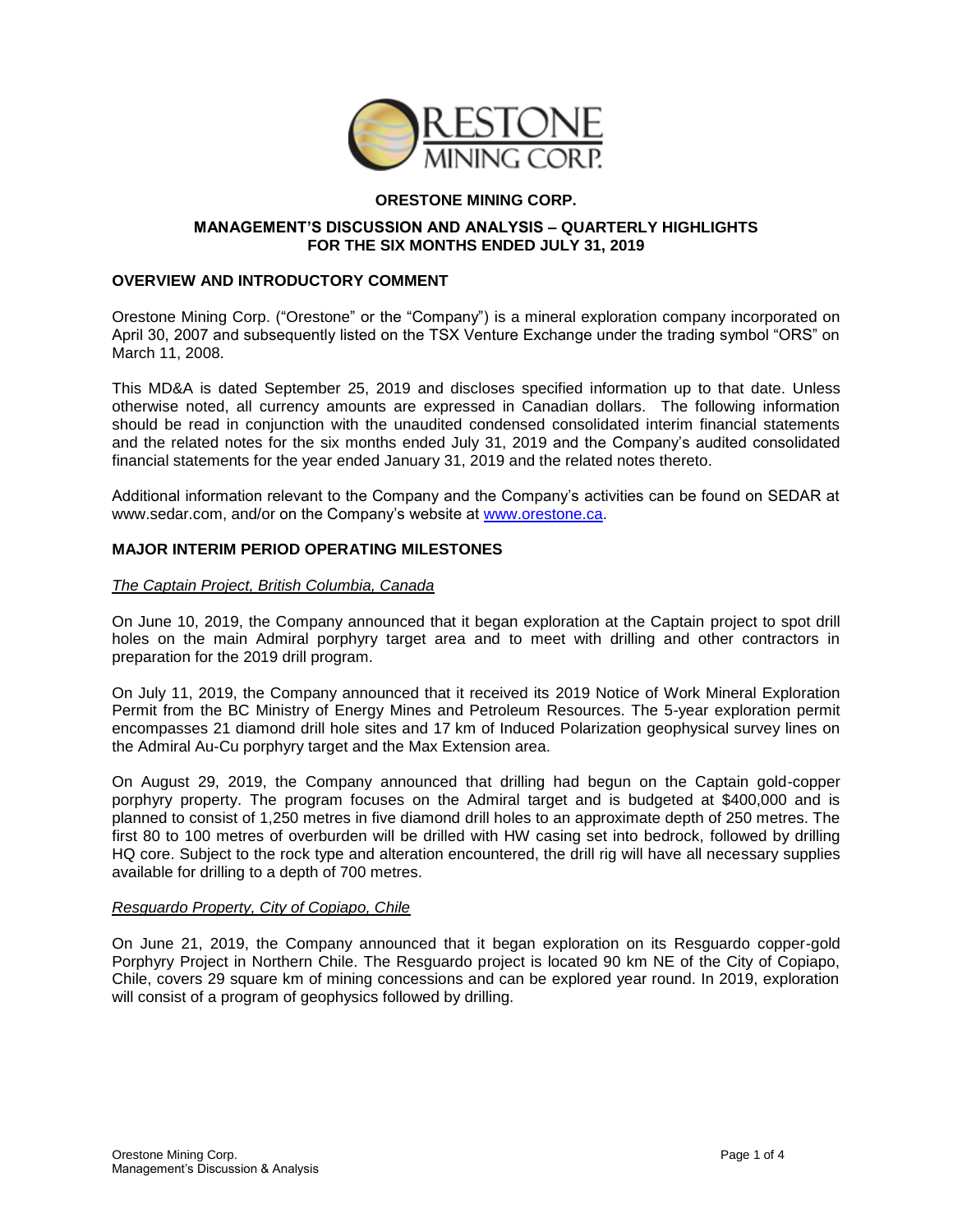

## *Corporate*

On May 13, 2019, the Company announced the appointment of Mr. James Anderson to the Company's Board of Directors.

On June 3, 2019, the Company announced the appointment of Mr. Bruce Winfield as President. Mr. Hottman resigned from the position of President and remained as the Company's Chairman and CEO.

### **INTERIM PERIOD FINANCIAL CONDITION**

#### *Capital Resources*

During the six months ended July 31, 2019, the Company issued an aggregate of 808,334 common shares for gross proceeds of \$80,833 pursuant to the exercise of warrants.

On April 29, 2019, the Company completed a non-brokered private placement issuing 10,450,091 units ("Units") at a price of \$0.11 per Unit for aggregate gross proceeds of up to \$1,149,510 (the "Offering"). Each Unit consists of one common share of the Company and one common share purchase warrant. Each warrant will be exercisable for one common share of the Company at a price of \$0.15 for two years from the date of issuance. The Company paid a cash fee of \$25,846 of the proceeds of the Offering to certain arm's length finders.

On August 20, 2019, the Company closed the first tranche of a non-brokered private placement by issuing 1,573,750 units ("Unit") at a price of \$0.16 per Unit for gross proceeds of \$251,800, and on August 23, 2019 closed the second and final tranche of \$416,000 by issuing 2,600,000 units at a price of \$0.16 per Unit. Each Unit consists of one common share of the Company qualifying as a "flow through" share pursuant to the Income Tax Act (Canada) ("Flow Through Share") and one half of one common share purchase warrant, with each whole warrant being exercisable to purchase one (non flow through) common share of the Company at a price of \$0.22 until August 20, 2020 for the first tranche and until August 23, 2020 for the second tranche. Finders' fees amounting to \$26,040 were paid in connection with private placement.

On August 29, 2019, the Company granted directors, officers and consultants of the Company incentive stock options to purchase an aggregate of 300,000 common shares. The options are exercisable until August 28, 2024 at an exercise price of \$0.20 per share.

On September 3, 2019, the Company issued an aggregate of 200,000 common shares for gross proceeds of \$20,000 pursuant to the exercise of warrants.

The Company is aware of the current conditions in the financial markets and has planned accordingly. The Company's current treasury and the future cash flows from equity issuances and the potential exercise of warrants and options, along with the planned developments within the Company will allow its efforts to continue throughout 2019. If the market conditions prevail or improve, the Company will make adjustment to budgets accordingly.

#### *Liquidity*

As at July 31, 2019, the Company had working capital of \$630,086 (January 31, 2019 – working capital deficiency of \$276,360). As at July 31, 2019, cash totaled \$600,034, an increase of \$551,685 from \$48,349 as at January 31, 2019. The increase was due to (a) the net proceeds from financing activities of \$1,144,001 while being offset by (b) operating expenses of \$549,521 and (c) exploration and evaluation assets expenditures of \$42,795.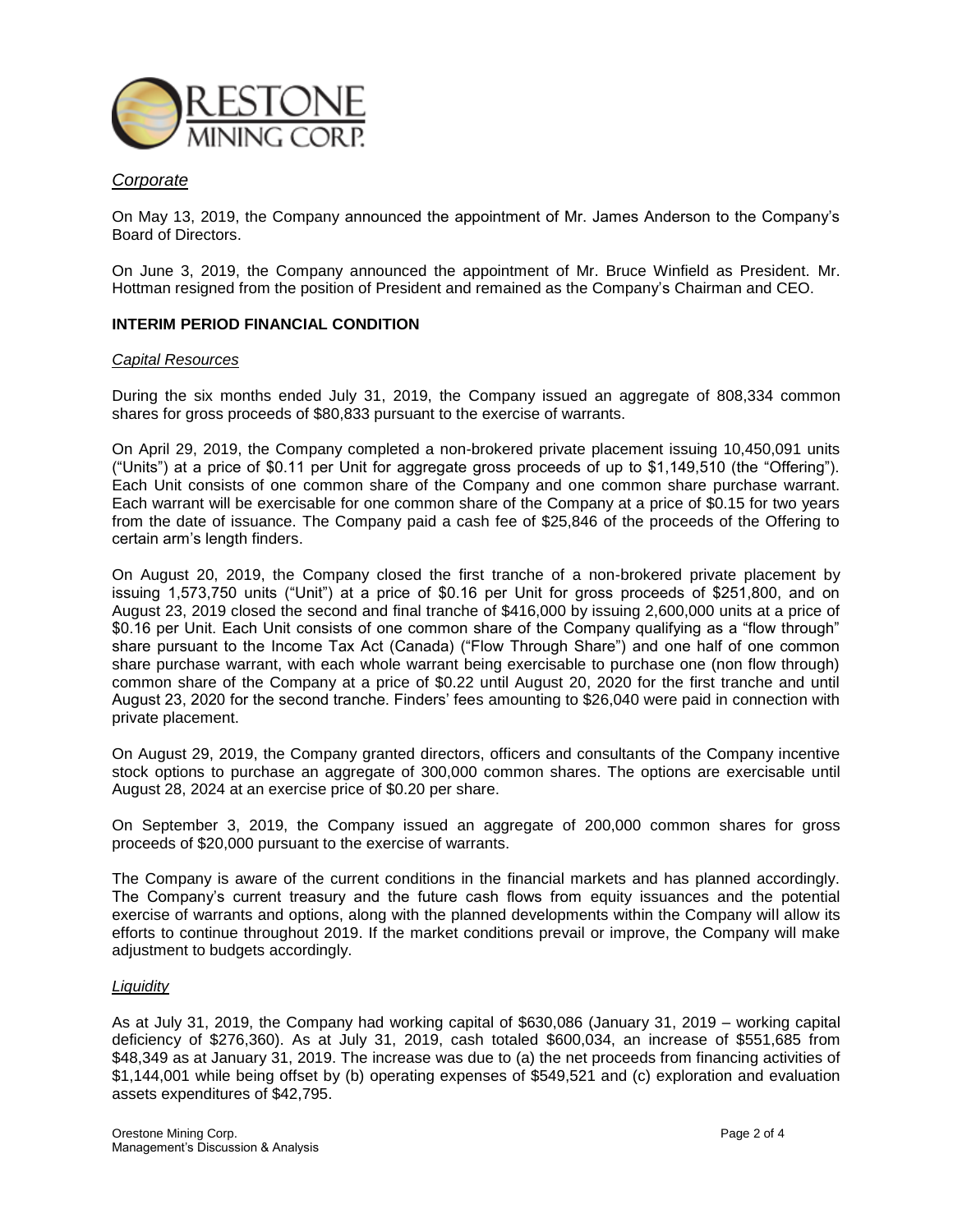

### *Operations*

### **For the three months ended July 31, 2019 compared with the three months ended July 31, 2018:**

The Company recorded a comprehensive loss for the three months ended July 31, 2019 of \$182,848 (loss per share - \$0.01) compared to a comprehensive loss of \$88,113 (loss per share - \$0.01) for the three months ended July 31, 2018.

Excluding the non-cash share-based compensation of \$73,701 (2018 - \$22,932), the expenses amounted to \$132,378 (2018 - \$65,181), an increase of \$67,197. The change in the expenses was mainly due to increases in: (a) salaries and consulting fees (2019 - \$55,093; 2018 - \$37,696); (b) office expenditures (2019 - \$12,237; 2018 - \$5,502); (c) professional fees (2019 - \$15,016; 2018 - \$9,827) and (d) investor relations (2019 - \$34,637; 2018 - \$798). All such increases are because the Company was active in preparing the drill program at its Captain project and completing the private placements. The increases were offset by a decrease in filing fees (2019 - \$5,429; 2018 - \$6,353).

### **For the six months ended July 31, 2019 compared with the six months ended July 31, 2018:**

The Company recorded a comprehensive loss for the six months ended July 31, 2019 of \$277,267 (loss per share - \$0.02) compared to a comprehensive loss of \$167,829 (loss per share - \$0.01) for the six months ended July 31, 2018.

Excluding the non-cash share-based compensation of \$82,507 (2018 - \$35,871), the expenses amounted to \$217,991 (2018 - \$131,958), an increase of \$86,033. The change in the expenses was mainly due to increases in: (a) salaries and consulting fees (2019 - \$88,581; 2018 – \$55,487); (b) travel expenditures (2019 - \$18,836; 2018 - \$Nil); (c) professional fees (2019 - \$28,117; 2018 - \$19,220) and (d) investor relations (2019 - \$37,468; 2018 - \$1,282). All such increases are because the Company was active in preparing the drill program at its Captain project and completing the private placements. The increases were offset by decreases in filing fees (2019 - \$12,823; 2018 - \$13,913) and project search expenses (2019 -\$14,966; 2018 - \$28,738).

## **SIGNIFICANT RELATED PARTY TRANSACTIONS**

During the quarter, there was no significant transaction between related parties.

## **COMMITMENTS, EXPECTED OR UNEXPECTED, OR UNCERTAINTIES**

As of the date of the MD&A, the Company has no outstanding commitments.

Other than disclosed in this MD&A – Quarterly Highlights, the Company does not have any commitments, expected or unexpected, or uncertainties.

#### **RISK FACTORS**

In our MD&A filed on SEDAR May 31, 2019 in connection with our annual financial statements (the "Annual MD&A"), we have set out our discussion of the risk factors which we believe are the most significant risks faced by Orestone. An adverse development in any one risk factor or any combination of risk factors could result in material adverse outcomes to the Company's undertakings and to the interests of stakeholders in the Company including its investors. Readers are cautioned to take into account the risk factors to which the Company and its operations are exposed. To the date of this document, there have been no significant changes to the risk factors set out in our Annual MD&A.